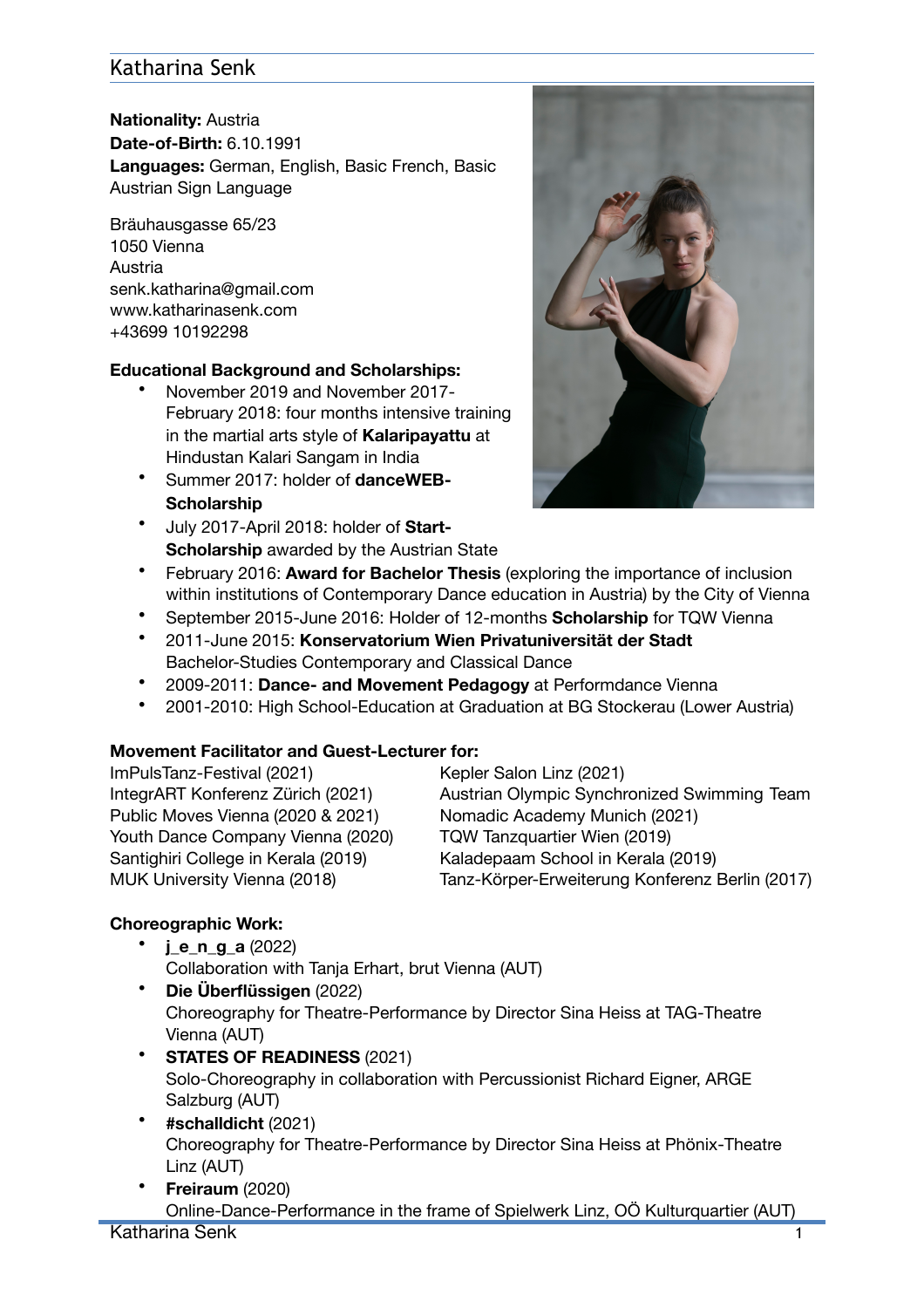## Katharina Senk

- **De\*Civilize me!** (2019) Choreographic Collaboration with Anna Knapp and with Angélica Castelló, premiere at Musiktheatertage Wien in WUK Vienna (AUT)
- **[white hole]** (2019 & 2021) Dance-Peformance for young Audience, in collaboration with Maartje Pasman premiere at SCHÄXPIR-Festival in Linz (AUT) and at Kultursommer Wien 2021
- **Seid umschlungen.** (2019) Dance-Performance for Opening of "Sinnesrausch" at OK-Cultural Center in Linz (AUT) in collaboration with musician Richard Eigner and dramaturg Julia Ransmayr
- **SHAKTI** (2019) An intercultural Dance-Project in collaboration with Anjana M.R. (India)
- **Tanz. Mit dem Stab.** (2019 & 2021) Reenactment of Rosalia Chladeks "Stabtanz" in the frame of "Rosalia Chladek Reenacted" at Theatermuseum Wien and ImPulsTanz-Festival 2021
- **super[human]** (2018 2019) Dance-Performance for four dancers, produced by D.ID-dance identity Invited to various festivals in 2019: Front@-Festival (SVN), Burgenländische Tanztage (AUT), Lange Nacht des Tanzes (AUT)
- **non\_yielding** (2018 2019) Collaboration with Tanja Erhart Performance at Southbank-Centre in London (UK) 2018, at ImPulsTanz-Festival 2019 in Vienna (AUT), at Sophiensaele in Berlin (GER) and in Bangalore (India) 2019
- **Migrant Bodies Moving Borders** (2018-2019) engaged as dance-artist and choreographer in the international EU-project "Migrant Bodies - Moving Borders", collaborating with D.ID - Dance Identity
- **GLITTER** (2018) Solo-Performance at UNTEN in Linz (AUT)
- **"Give your Ego a Circle I"** and **"Give your Ego a Circle II"** (2017) Solo-Performances at UNTEN in Linz (AUT)
- **Body&Bosch** (2016) Outdoor Opening-Performance in Den Bosch (NLD), collaboration with D.ID
- **medusa** (2016) Solo-Performance at Sanatta Görünürlük Festivali in Istanbul
- **Der blöde Ritter** (2015) Choreography for Ballet, in cooperation with BG Oberschützen and Kunstuni Graz

### **Performances:**

- **Homo Deus Frankenstein** (2022) performing for Sara Ostertag and Makemake-Produktion at Opera Geneve (CH)
- **HABITAT** (2019 & 2020) part of Doris Uhlich´s team for the choreographic realization of HABITAT at TQW Vienna and at Kammerspiele Munich- choreographed by Doris Uhlich
- **Luzifer** (2019) performing for "Rosalia Chladek Reenacted" at Theatermuseum Wien, **-** choreographed by Rosalia Chladek, transmission by Harmen Tromp
- **Bodies & Accidents** (2019) performing for M.A.P. Vienna at Semperdepot Vienna - choreographed by Georg Blaschke, collaboration with Jan Machacek